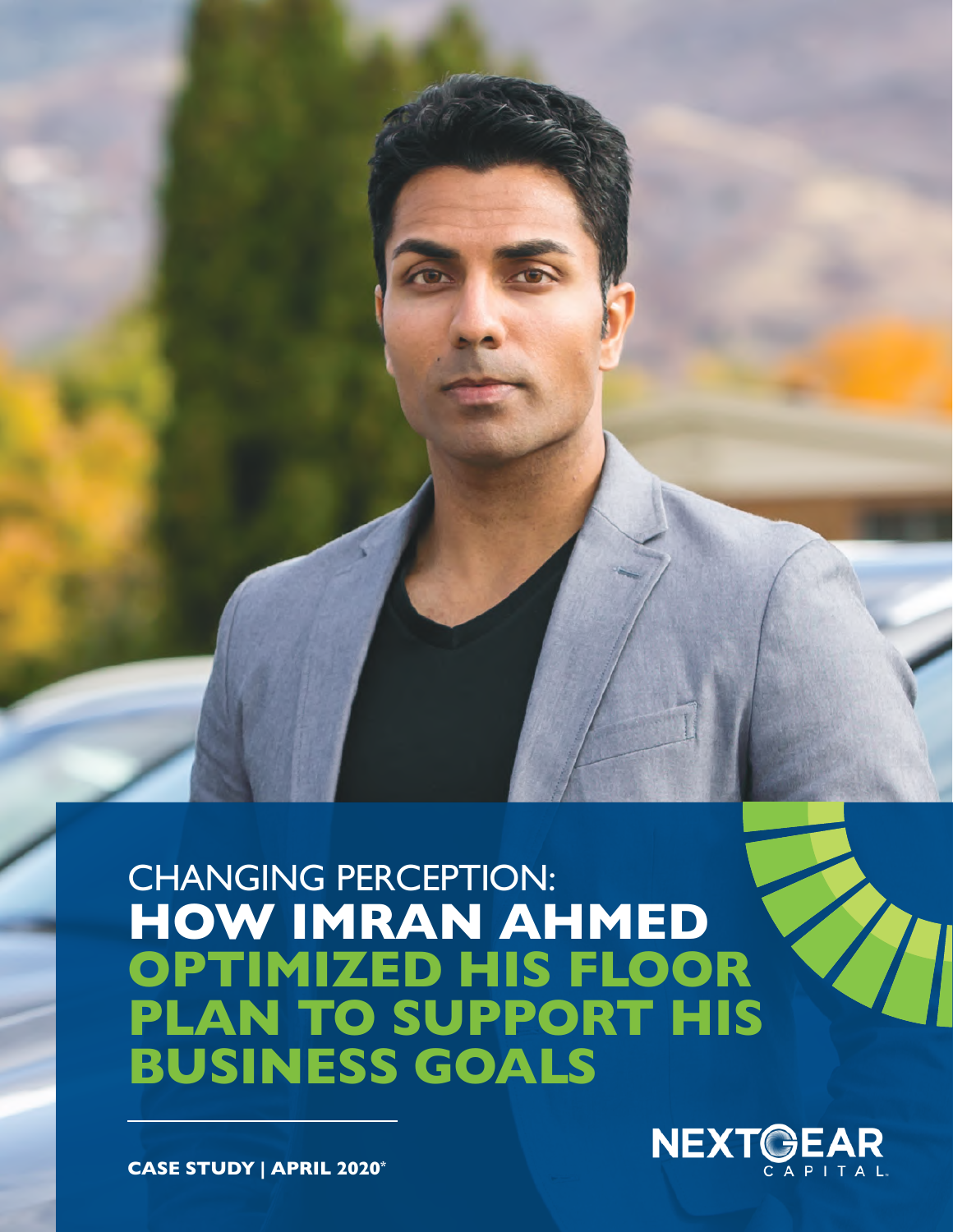## CASE STUDY **OVERVIEW**

**DEALERSHIP A.I. Monroe Auto Sales**

**TYPE Independent**

**MARKET Bountiful, Utah**

**EMPLOYEES 6**

**INVENTORY 55 vehicles a month**

**AVERAGE TURN TIME 29 days**

**UNITS FLOORED IN THE LAST 90 DAYS 151** 

**FLOOR PLAN PROVIDER NextGear Capital**



# TRYING A NEW STRATEGY

When Imran Ahmed decided to open A.I. Monroe Auto Sales in 2014, he initially decided to use his own capital because he hadn't heard positive things about floor planning. "Everything I had heard about floor plans before getting one was all negative including things like longer turn times and hidden fees, but I think that's because some dealers don't know how to manage them

local area and I soon realized that the only type of business loan they offer car dealers are floor plans. So even though I still had some hesitation, I knew that if I wanted to progress my business, floor planning was the route I was going to have to go. I then contacted Manheim and asked them for advice on where to get the best floor plan for my business goals and that's when they

correctly. For example, before I started using a floor plan it only took me a couple days to sell a vehicle but that's because I was selling cheaper vehicles that were usually priced \$3,000 or less and those always sell quickly. It may take me a week or two to sell a vehicle now but that's because I'm selling better quality, higher-end inventory."

**"I'M SURPRISED BY THE SUPERIORITY OF THE PRODUCT THEY OFFER COMPARED TO OTHER FLOOR PLAN COMPANIES. "**

*- Imran Ahmed, A.I. Monroe Auto Sales*

told me about NextGear Capital."

Ahmed says that his concerns quickly went away almost as soon as he started working with NextGear Capital. "I was immediately contacted by my Performance Manager, Kat Six, and she helped me get set up. I then spent the next two years doing a lot of experimenting with my floor plan to see what

While Ahmed says he knows this now, it took a change in his personal life before deciding to look into floor planning. "After I got engaged, I decided it was a good time to investigate using other sources for funding my inventory because weddings are so expensive. I started by contacting traditional banks in my

worked best for my business in regard to the amount and type of inventory I carry. I used to carry about 5 to 10 units on my lot before floor planning and now I average between 50 to 70, so there were some adjustments that I needed to make."

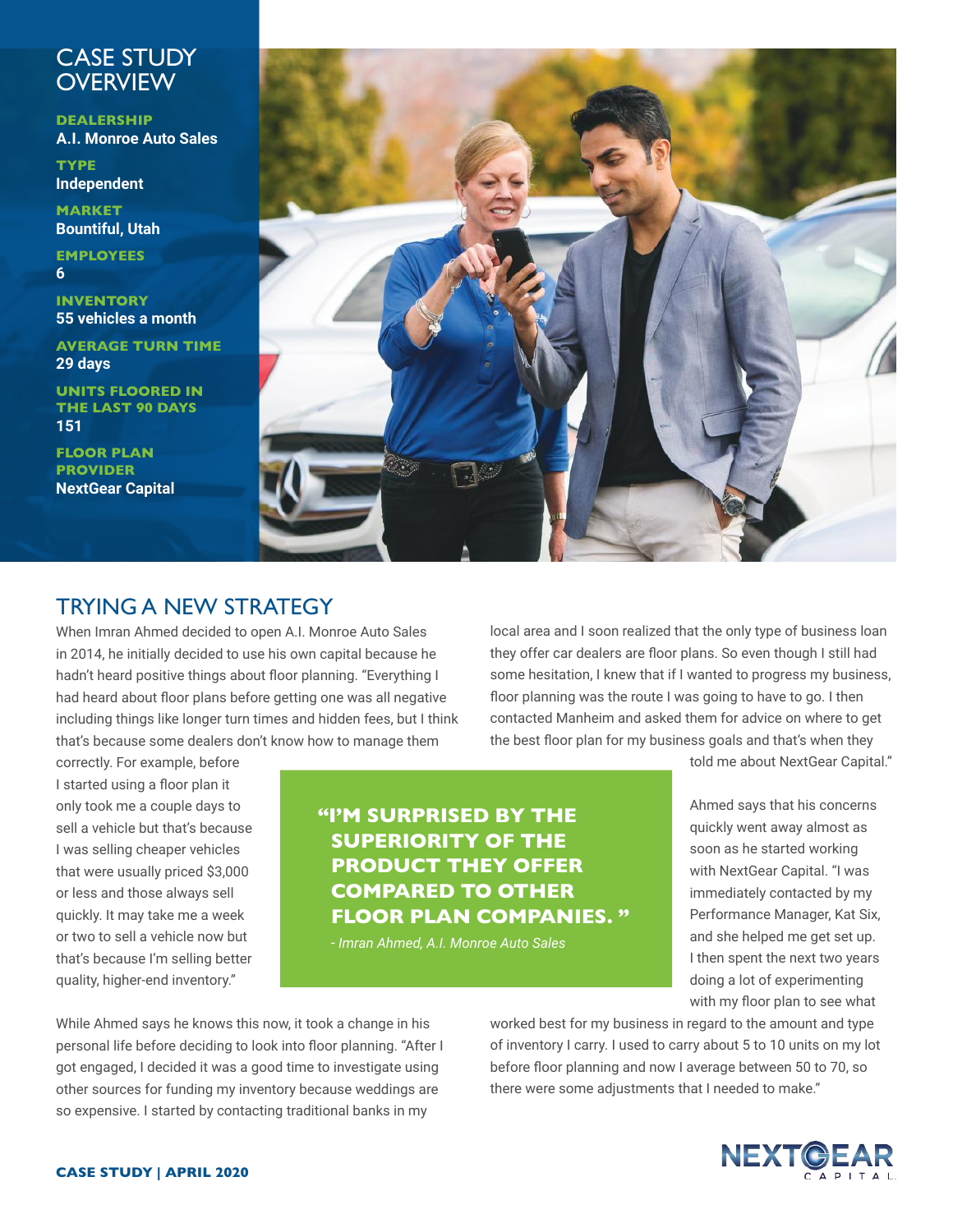While Ahmed says that he's looked at competitors of NextGear Capital over the years, he's still convinced that he selected the best floor plan company from the start. "Now that I've used NextGear Capital for several years, I'm surprised by the superiority of the product they offer compared to other floor plan companies. Since they're part of the Cox Automotive family, I have easy access to a large variety of products that help me run my business. One of the products that I've found to be really useful is DealShield® which provides me with a warranty that I can use on any vehicle that I purchase from a Manheim auction."

# FLOORING TRANSPORTATION CHARGES

There's another feature available with his NextGear Capital floor plan that Ahmed says he hasn't seen other floor plan companies provide. "The biggest thing that I've found to be beneficial to my business is that I'm able to floor my transportation charges. I'm not aware of any other floor plan companies that currently offer this feature. That's the main thing that sells me on NextGear Capital in general because they're constantly creating new products that their competitors aren't offering. They launched Transportation Financing about 2 to 3 years ago and I'm glad that they did because those fees can really start to add up especially when you have cars coming from a long distance like Michigan or Texas, it can cost \$1,000 to transport them."

## TAKING ADVANTAGE OF THE RIGHT TOOLS

When it comes to tools to help support his business, Ahmed says he couldn't imagine getting through the day without Account Portal. "I get on Account Portal literally every day, usually 15 to 20 times a day if I'm being honest. One of the first things that surprised me when I first started using it was just how easy it was to floor a vehicle, especially if I purchased it through Manheim. It's literally just a push of a button. I've also found the valuation tools inside of Account Portal to be extremely helpful. I can easily find out exactly how much I spend on each vehicle so that when a customer comes in and tries to negotiate the price of a vehicle, I have that information right in front of me. I also use the Self Reconciliation tool so that anytime I get audited, I can quickly clear my vehicles. Account Portal has everything I need in one convenient place."

Since Ahmed is always looking for ways to make the management of his business more efficient, he appreciates tools like Simulcast that help him streamline his business. "I try to do the majority of my vehicle sourcing online because it's much more convenient and a real time saver. I think it also helps me offer my customers a bigger selection of vehicles to choose from since I can buy multiple vehicles from different locations in one day. It really helps me stay competitive in my market."



*- Imran Ahmed, A.I. Monroe Auto Sales*

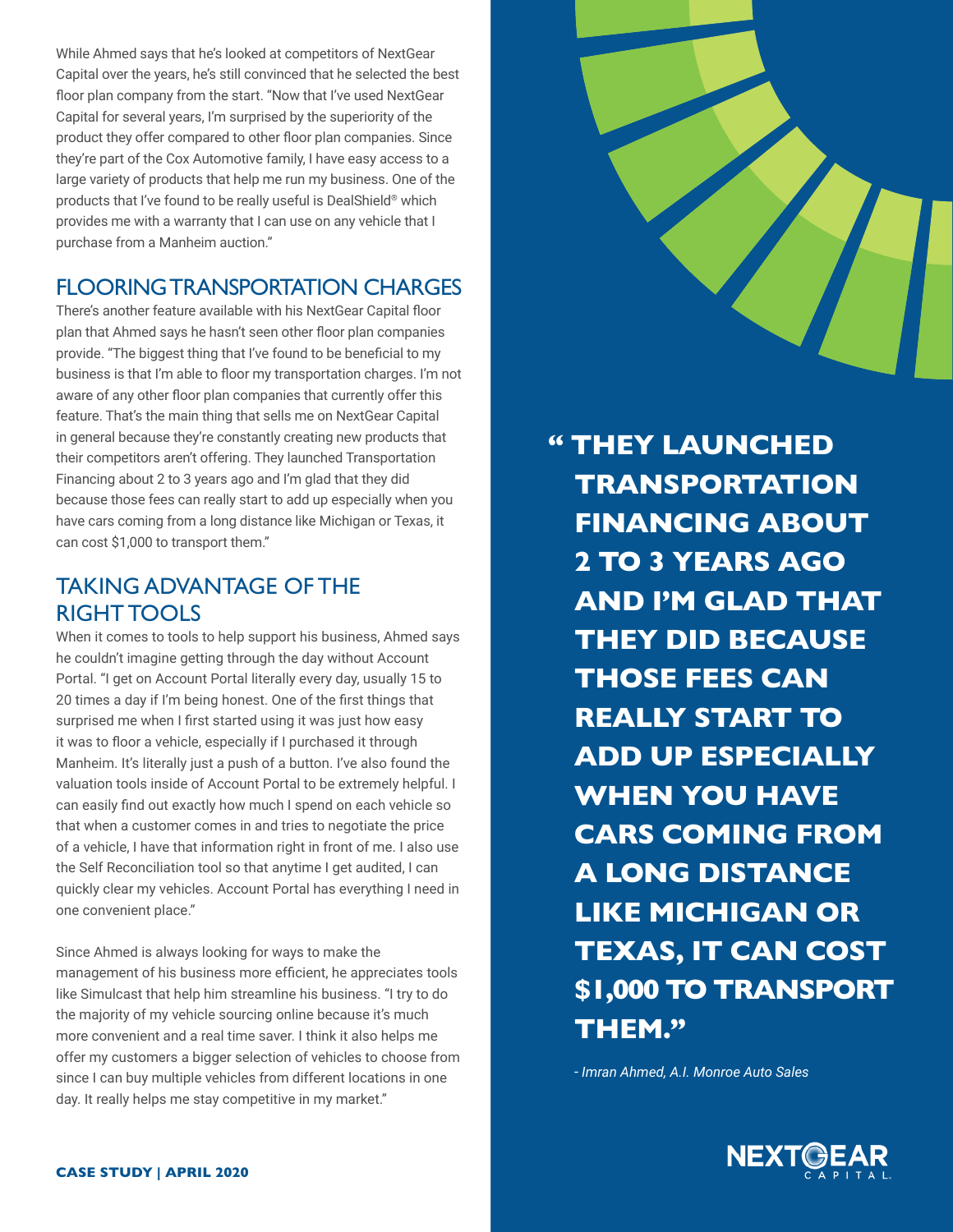

## **"IT'S IMPORTANT TO FIGURE OUT WHAT'S GOING TO WORK BEST FOR YOU AND YOUR DEALERSHIP"**

*- Imran Ahmed, A.I. Monroe Auto Sales*

#### **ADVICE FOR OTHER DEALERS**

Now that Ahmed's been in the game for a while, he wants to encourage dealers to use floor planning and avoid some of the mistakes he made. "My advice for anyone who's thinking about trying a floor plan for the first time is to start small until you get comfortable with the process. You'll need to learn how to purchase the right inventory and manage your day-to-day business. I feel like I'm still learning somedays and I'm by no means an expert. It's important to figure out what's going to work best for you and your dealership. I think that's the mistake that most dealers make and why floor plans have such a negative stigma around them. Most dealers don't know how to strategize or manage their floor plan correctly. I made mistakes in the beginning like maxing out my entire line of credit and that's why I think it's important to start

small and see what types of cars sell best. Then you can expand your inventory and check out different price points because if they aren't managed correctly, they can be one of the contributing factors to a dealership going out of business."

When it comes to planning for the future, Ahmed has a very pragmatic approach to growing his business. "I've always wanted to own a bigger dealership and the more NextGear Capital allows me to increase my line of credit, the more I can get done that gives me the ability to expand and someday, I'll be able to have 200 to 300 cars in inventory. Even though I haven't used other floor plans before, based on my experience I do believe that NextGear Capital is the best floor plan out there."

#### ABOUT NEXTGEAR CAPITAL

NextGear Capital is the largest independent inventory finance company in North America, providing flexible lines of credit for auto dealers to buy used vehicles from over 1,000 auto and other vehicle sources throughout North America. With a client base of more than 20,000 dealers, NextGear Capital provides comprehensive services and support enabling dealers to buy and sell more inventory through self-service management tools, title services, records management and collateral protection. Headquartered in Carmel, Indiana, NextGear Capital is a Cox Automotive brand.

#### **For more information, visit nextgearcapital.com.**

\*This case study and testimonial were received via interview, audio and/or video submission. It is based on the dealer's individual experiences, reflecting real life experiences of that NextGear Capital dealer. NextGear Capital does not claim they are typical results that dealers generally will achieve. This dealer's experiences may not be indicative of future performance or success of any other dealers. Some of the testimonials have been shortened so the whole message is not displayed due to length and/or relevance. All advances made in California by NextGear Capital are made pursuant to NextGear Capital's California Finance Lender License #603G505.



#### **CASE STUDY | APRIL 2020**